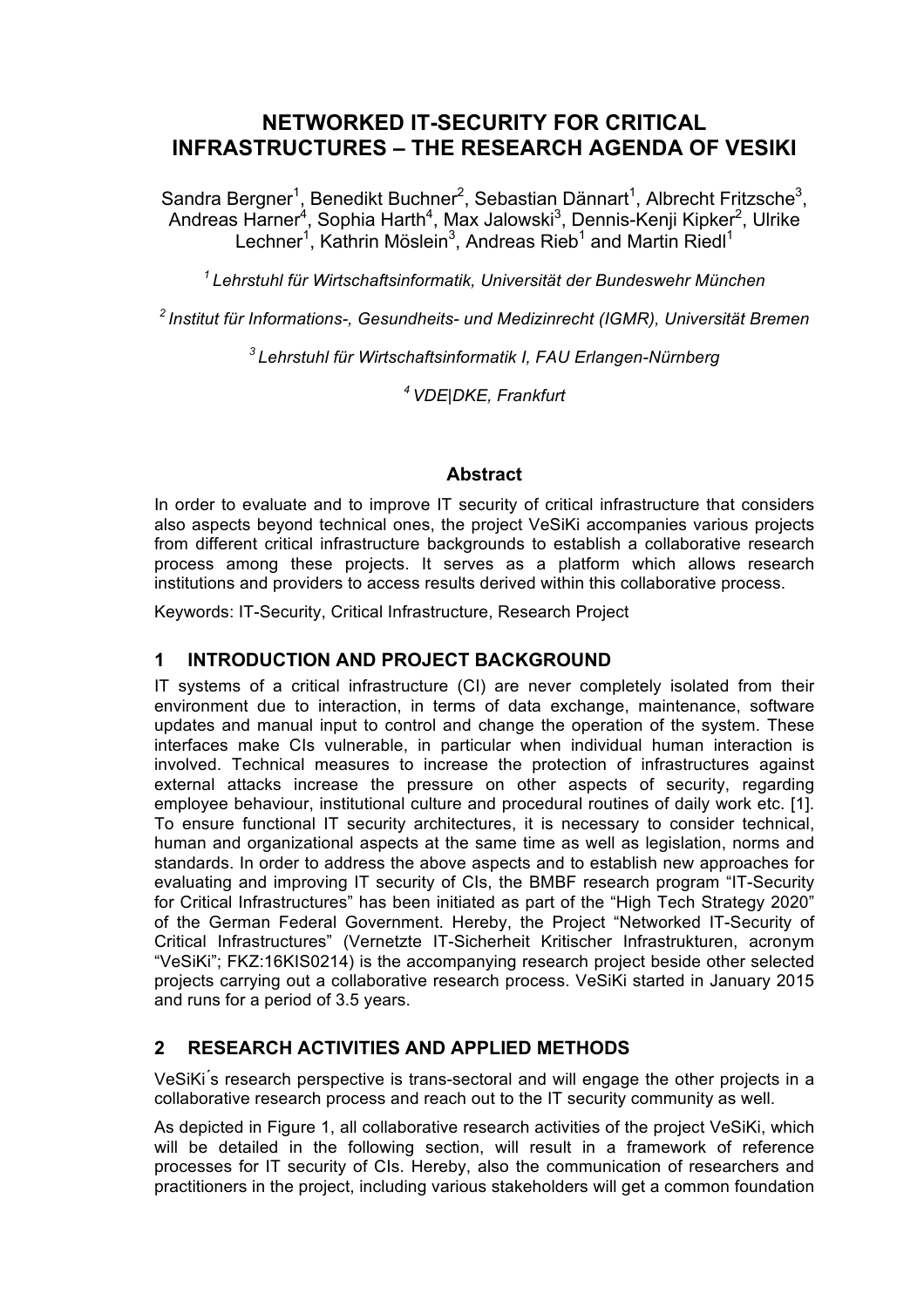by means of a reference model for IT security. In long-term, this reference model will address small and medium sized providers of CIs as an ontology-based tool which allows them to identify suitable procedures and technology to assess and improve IT security for their CIs and align with legislation and governmental regulations.



**Figure 1: Research Activities**

# **2.1 Case Studies and IT-Security Matchplays**

Identifying all relevant requirements specific for IT security of CIs will be a key factor for delivering a valid and practical framework in this domain. In order to learn how CI providers currently ensure security of their information systems and which processes are implemented, we will conduct two approaches in close cooperation with the joint projects within the research program. On one side, we invite IT service operators of CIs to contribute case studies, either concerning established IT security relevant processes, measures and ongoing or finished projects in the organization. Beyond delivering workshops, templates and guidelines, we will accompany the partners during the development of their case studies and carry out a cross-case analysis afterwards which will help us identify best practices and common criteria for the design of a domain-specific framework. On the other side, we will perform IT-Security Matchplays with project partners to challenge leadership processes as well as resilience and business continuity measures in a setting which enable us to see trans-sectoral influences and common issues.

# **2.2 Open Innovation**

Various authors like Hawkey et al. distinguish a variety of different factors and dimensions of IT security and IT security management [2]. IT security is accordingly not only a matter of individual competencies and capacities, but also has strong connections to all aspects of interaction in communities and networks of knowledge and information [3]. Community and network-related activities across institutional boundaries are reflected in open approaches to innovation [4] which intensify the use of knowledge and allow flexible setups and targets of research and development. Open innovation, however, also means that internal knowledge is conveyed to the outside. In an area as sensitive as CIs, open innovation activities therefore have to be designed very carefully. Security concerns of all stakeholders require special attention. Individual interests have to be weighed against each other in order to reach a satisfactory solution for everyone and a suitable overall result. We propose a framework for open innovation based on a representation of IT security for CIs as a service system. Systemic structures allow identification of different instances of value creation on different levels, which can then be addressed individually by specific open innovation activities reflecting the requirements of each instance individually.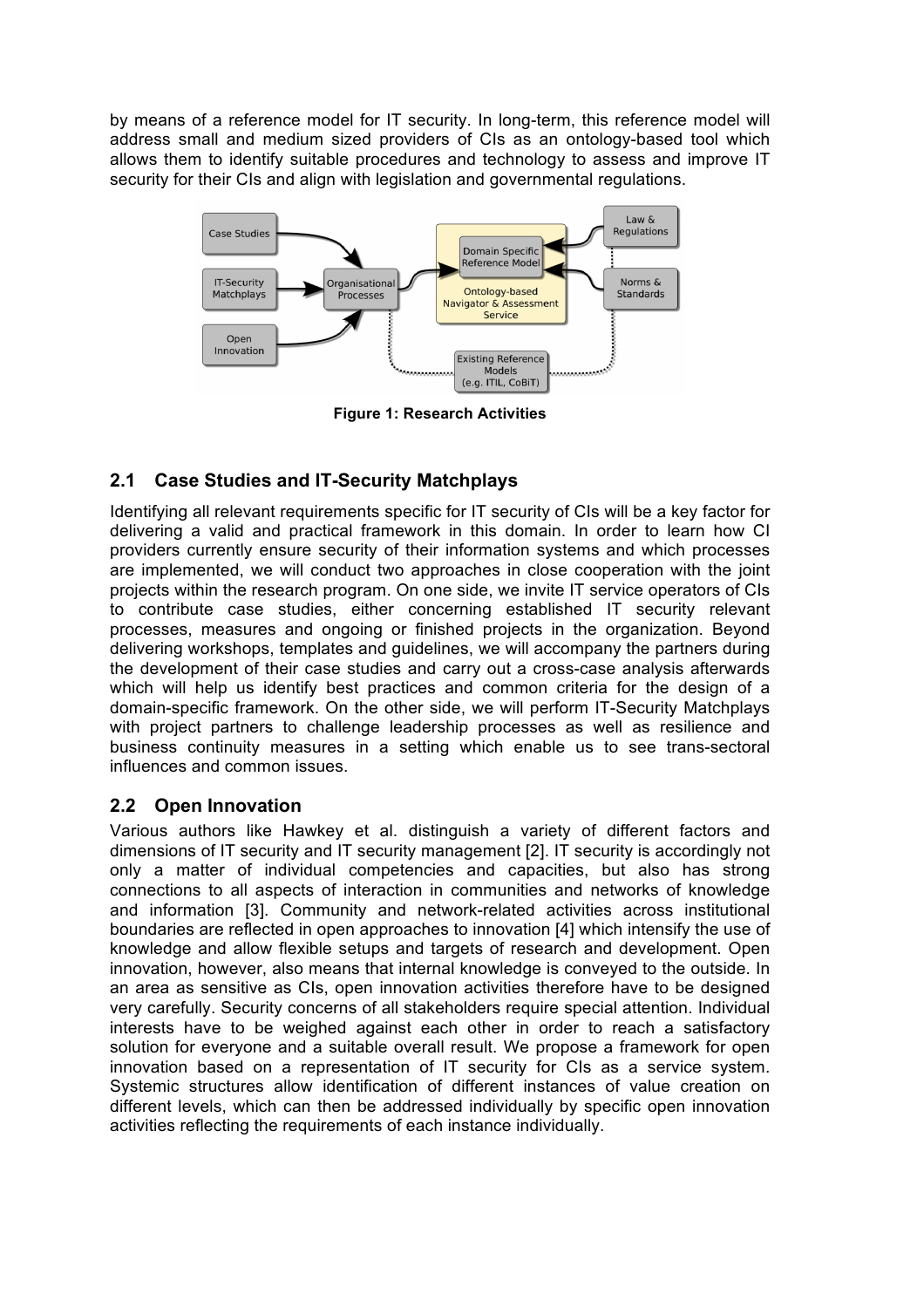# **2.3 Legislation and Regulations**

The IT security of CIs is not only a technical challenge. Legal aspects for the realization of IT security can not be ignored, rather they have to be integrated into the development of IT security measures on from the beginning during the design phase of new technical infrastructures. Likewise, this kind of integration is essential to guarantee the practical character of the IT security law [5]. As a result, an authority which sets legally binding standards has to be in cooperation with the institution which implements these standards. Only under these circumstances, it is possible to realize a coherent, systematic and in a sufficient manner made concrete IT security law. To achieve these research goals, the Institute for Information, Health and Medical Law (IGMR) at the University of Bremen follows a research agenda which can be structured into two different parts. The first part addresses legal questions arising from CI providers that are partners within the research program. For example, solutions to up to date legal problems will be presented in seminars or workshops during visits of enterprises or industrial plants. The second part of the research agenda is focused on the evaluation and classification of applicable laws for CI regarding the different sectors. Besides these two research focuses and on a long dated basis, the IGMR will also develop new legislative proposals for the IT security of CIs. These proposals will mainly be focused onto the results of the dialogue between the researchers and the operators of CIs so that their wishes and complaints can be integrated into future regulations as far as it is possible. To reach this goal, the IGMR seeks the contact to legislative institutions during the complete duration of the VeSiKi research project.

# **2.4 Norms and Standards**

Norms and standards are important for the sustainability and transferability of research results as they bring together interested parties of industry and science. They also guarantee the transfer of the research results into the market. To give the joint research projects the opportunity to work on this topic together, the VDE|DKE will host a working group "norms and standards" (Fachgruppe "Normung und Standardisierung"). The aim is to achieve a common view on standardization of IT security for CIs. As there are a lot of standards and guidelines concerning this topic, it is important to simplify the applicability of those documents so that small providers can easily use those standards. On one hand, the working group will produce recommendations for new standards resulting from the outcome of the research projects, on the other hand it will identify and close gaps in already existing standards. Furthermore it will categorize those existing standards for IT security for CIs. The aspects of norms and standards in general and especially for IT security will be presented and discussed in workshops as and when required by the joint research projects. In the end of the process the VDE|DKE will take care that the derived results find their way into the relevant standardization-committees, even beyond the project duration.

# **3 INTENDED PROJECT ARTEFACTS**

Besides accompanying the joint research projects, a major output will be our own artifacts, derived from the research activities described above. In the following section we will address exemplary deliverables in more detail.

# **3.1 Reference Model IT-Security for Critical Infrastructures**

Since governments more and more recognize the importance of CIs, regulations and legislation, in particular focusing their IT security systems, are increasing. Due to the fact, that many providers of CI are small or medium enterprises, they simply don't have the resources to develop and implement their own concept of conform IT security.